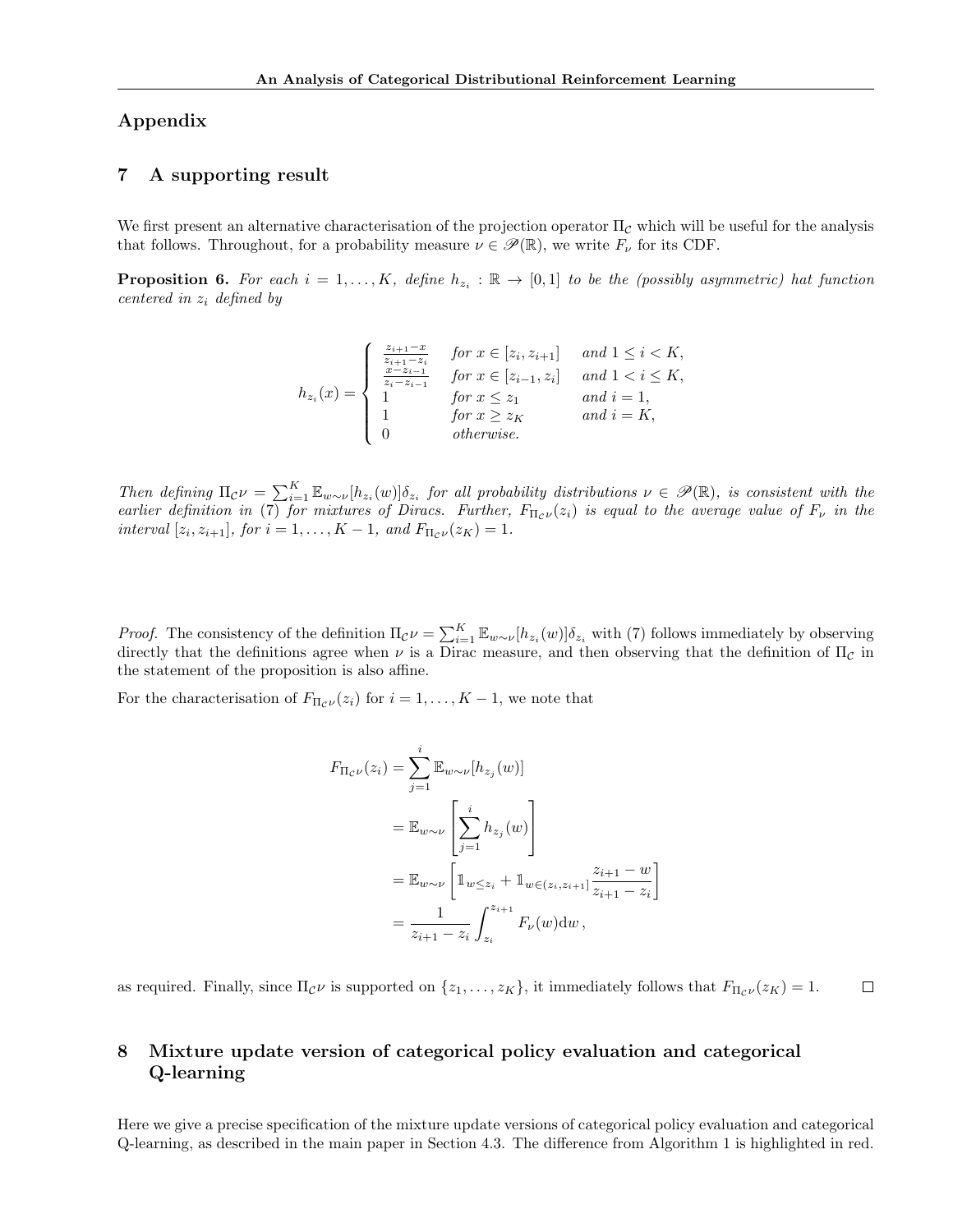Algorithm 2 CDRL mixture update

**Require:**  $\eta_t^{(x,a)} = \sum_{k=1}^K p_{t,k}^{(x,a)} \delta_{z_k}$  for each  $(x, a)$ 1: Sample transition  $(x_t, a_t, r_t, x_{t+1})$ 2: # Compute distributional Bellman target 3: if Categorical policy evaluation then  $4:$  $a^* \sim \pi(\cdot|x_{t+1})$ 5: else if Categorical Q-learning then 6:  $a^* \leftarrow \arg \max_a \mathbb{E}_{R \sim \eta_t^{(x_{t+1},a)}}[R]$ 7: end if 8:  $\hat{\eta}_*^{(x_t, a_t)} \leftarrow (f_{r_t, \gamma}) \# \hat{\eta}_t^{(x_{t+1}, a^*)}$ 9: # Project target onto support 10:  $\hat{\eta}_t^{(x_t, a_t)} \leftarrow \Pi_{\mathcal{C}} \hat{\eta}_*^{(x_t, a_t)}$ ∗ 11: # Compute mixture update 12: Generate new estimates according to mixture rule:  $\eta_{t+1}^{(x_t, a_t)} = (1 - \alpha_t(x_t, a_t)) \eta_t^{(x_t, a_t)} + \alpha_t(x_t, a_t) \hat{\eta}_t^{(x_t, a_t)}$ 13: return  $\eta_{t+1}$ 

### 9 Proof of results in Section 4

**Lemma 2.** The operator  $\Pi_c \mathcal{T}^{\pi}$  is in general not a contraction in  $\overline{d}_p$ , for  $p > 1$ .

*Proof.* We exhibit a simple counterexample; it is enough to demonstrate that  $\Pi_c$  can act as an expansion. Take  $z_1 = 0, z_2 = 1$ , and consider two Dirac delta distributions,  $\nu_1 = \delta_{1/4}$  and  $\nu_2 = \delta_{3/4}$ . We have  $d_p(\nu_1, \nu_2)$  $((1/2)^p)^{1/p} = 1/2$ . Now  $\Pi_c \nu_1 = \frac{3}{4} \delta_0 + \frac{1}{4} \delta_1$ , and  $\Pi_c \nu_2 = \frac{1}{4} \delta_0 + \frac{3}{4} \delta_1$ , and hence  $d_p(\Pi_c \nu_1, \Pi_c \nu_2) = ((1/2) \times 1^p)^{1/p} =$  $2^{-1/p} > 1/2$ .  $\Box$ 

**Proposition 1.** The Cramér metric  $\ell_2$  endows a particular subset of  $\mathscr{P}(\mathbb{R})$  with a notion of orthogonal projection, and the orthogonal projection onto the subset  $\mathcal P$  is exactly the heuristic projection  $\Pi_c$ . Consequently,  $\Pi_c$  is a non-expansion with respect to  $\ell_2$ .

*Proof.* We begin by setting out a Hilbert space structure of a subset of  $\mathscr{P}(\mathbb{R})$ . Let  $\mathcal{M}(\mathbb{R})$  be the vector space of all finite signed measures on R. First, observe that the following subspace of signed measures:

$$
\mathcal{M}_0(\mathbb{R}) = \left\{ \nu \in \mathcal{M}(\mathbb{R}) \middle| \nu(\mathbb{R}) = 0, \int_{\mathbb{R}} F_{\nu}(x)^2 dx < \infty \right\}
$$

where  $F_{\nu}(x) = \nu((-\infty, x])$  for each  $x \in \mathbb{R}$ , is isometrically isomorphic to a subspace of the Hilbert space  $L^2(\mathbb{R})$ with inner product given by

$$
\langle \nu_1, \nu_2 \rangle_{\ell_2} = \int_{\mathbb{R}} F_{\nu_1}(x) F_{\nu_2}(x) dx.
$$
 (10)

,

Now consider the affine space  $\delta_0 + \mathcal{M}_0(\mathbb{R})$  (i.e. the translation of  $\mathcal{M}_0(\mathbb{R})$  in  $\mathcal{M}(\mathbb{R})$  by the measure  $\delta_0$ ). This affine space consists of signed measures of total mass 1, with sufficiently quickly decaying tails. In particular, it contains the set of probability measures  $\nu \in \mathscr{P}(\mathbb{R})$  satisfying

$$
\int_{-\infty}^{0} F_{\nu}(x)^{2} dx < \infty \text{ and } \int_{0}^{\infty} (1 - F_{\nu}(x))^{2} dx < \infty.
$$

As  $\delta_0 + \mathcal{M}_0(\mathbb{R})$  is an affine translation of a Hilbert space, it inherits the inner product defined in (10) from  $\mathcal{M}_0(\mathbb{R})$ , which is now defined for differences of elements. Now consider the affine subspace consisting of measures supported on  $\{z_1, \ldots, z_K\}$ . It is clear that this is a closed affine subspace (since it is finite-dimensional), and therefore there exists an orthogonal projection (with respect to the inner product defined above) onto this subspace, which we denote by  $\Pi$ . Given a probability measure  $\nu \in \delta_0 + \mathcal{M}_0(\mathbb{R})$ ,  $\Pi \nu = \sum_{i=1}^K p_i \delta_{z_i}$ , where the  $p_i$ satisfy  $\sum_{i=1}^{K} p_i = 1$ , and subject to this constraint, minimise  $\langle \Pi \nu - \nu, \Pi \nu - \nu \rangle_{\ell_2}$ . But note that

$$
\langle \Pi \nu - \nu, \Pi \nu - \nu \rangle_{\ell_2} = \int_{\mathbb{R}} (F_{\Pi \nu}(x) - F_{\nu}(x))^2 dx.
$$
 (11)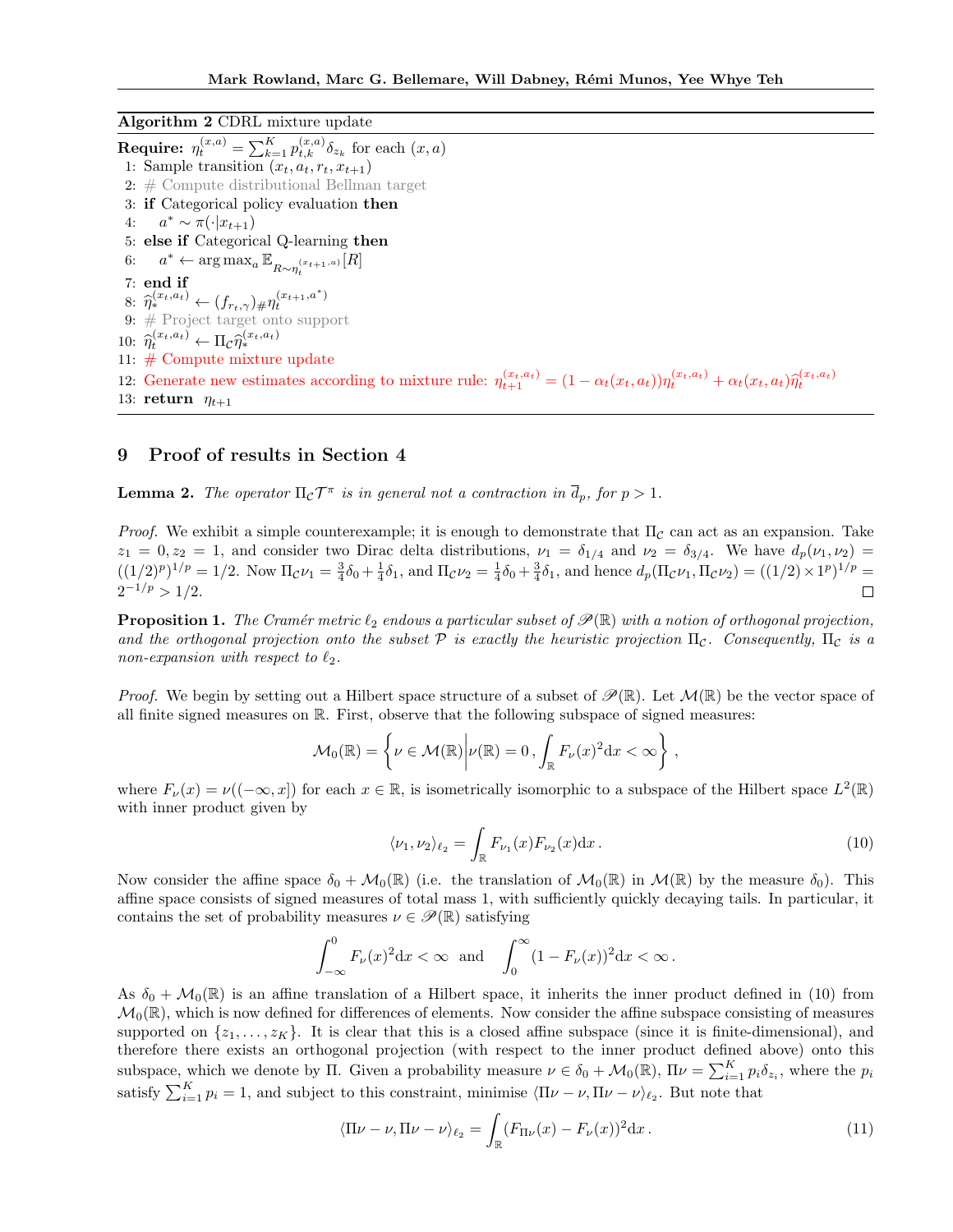By construction,  $F_{\Pi\nu}$  is constant on the open intervals  $(z_i, z_{i+1})$  for  $i = 1, ..., K - 1$ , and also on the intervals  $(-\infty, z_1)$  and  $(z_K, +\infty)$ . Therefore  $F_{\Pi\nu}$ , and hence  $\Pi\nu$  itself, is determined by the values of  $F_{\Pi\nu}(z_i)$  for  $i =$  $1, \ldots, K$ . The optimal values (i.e. those minimising (11)) are easily verified to be:  $F_{\Pi\nu}(z_K) = 1$ , and  $F_{\Pi\nu}(z_i)$ is equal to the average of  $F_{\nu}$  on the interval  $(z_i, z_{i+1})$ , for  $i = 1, ..., K - 1$ . Note then that  $\Pi \nu$  is a probability distribution (since  $F_{\Pi\nu}$  is non-decreasing), and in fact matches the characterisation of  $\Pi_{\mathcal{C}}\nu$  obtained in Proposition 6. Therefore we have established that  $\Pi_{\mathcal{C}}$  is exactly orthogonal projection in the affine Hilbert space  $\delta_0 + \mathcal{M}_0(\mathbb{R})$ . Further, we have verified that the norm between elements in the space is exactly  $\ell_2$ , and hence it follows that  $\Pi$ <sub>*C*</sub> is a non-expansion with respect to  $\ell_2$ . □

**Lemma 3** (Pythagorean theorem). Let  $\mu \in \mathcal{P}([z_1, z_K])$ , and let  $\nu \in \mathcal{P}(\{z_1, \ldots, z_K\})$ . Then

$$
\ell_2^2(\mu,\nu) = \ell_2^2(\mu,\Pi_{\mathcal{C}}\mu) + \ell_2^2(\Pi_{\mathcal{C}}\mu,\nu).
$$

*Proof.* Denote by  $F_{\mu}$ ,  $F_{\Pi_c\mu}$  and  $F_{\nu}$  the CDFs of the measures  $\mu$ ,  $\Pi_c\mu$  and  $\nu$  respectively. Now note

$$
\ell_2^2(\mu, \nu) = \int_{z_1}^{z_K} (F_{\mu}(x) - F_{\nu}(x))^2 dx
$$
  
\n
$$
= \int_{z_1}^{z_K} (F_{\mu}(x) - F_{\Pi_C \mu}(x) + F_{\Pi_C \mu}(x) - F_{\nu}(x))^2 dx
$$
  
\n
$$
= \int_{z_1}^{z_K} (F_{\mu}(x) - F_{\Pi_C \mu}(x))^2 dx + \int_{z_1}^{z_K} (F_{\nu}(x) - F_{\Pi_C \mu}(x))^2 dx
$$
  
\n
$$
- 2 \int_{z_1}^{z_K} (F_{\mu}(x) - F_{\Pi_C \mu}(x)) (F_{\nu}(x) - F_{\Pi_C \mu}(x)) dx.
$$

Finally, observe that

$$
\int_{z_1}^{z_K} (F_{\mu}(x) - F_{\Pi_c \mu}(x))(F_{\nu}(x) - F_{\Pi_c \mu}(x))dx
$$
  
= 
$$
\sum_{k=1}^{K-1} (F_{\nu}(z_k) - F_{\Pi_c \mu}(z_k)) \int_{z_k}^{z_{k+1}} (F_{\mu}(x) - F_{\Pi_c \mu}(x))dx
$$
  
= 0,

since by Proposition 6,  $F_{\Pi_c\mu}$  is constant on  $(z_k, z_{k+1})$ , and is equal to the average of  $F_\mu$  on the same interval.  $\Box$ 

**Proposition 2.** The operator  $\Pi_c \mathcal{T}^{\pi}$  is a  $\sqrt{\gamma}$ -contraction in  $\overline{\ell}_2$ . Further, there is a unique distribution function  $\eta_c \in \mathcal{P}^{X \times A}$  such that given any initial distribution function  $\eta_0 \in \mathscr{P}(\mathbb{R})^{X \times A}$ , we have

$$
(\Pi_{\mathcal{C}}\mathcal{T}^{\pi})^{m}\eta_{0} \to \eta_{\mathcal{C}} \text{ in } \overline{\ell}_{2} \text{ as } m \to \infty.
$$

*Proof.* First, we show that the true distributional Bellman operator  $\mathcal{T}^{\pi}$  is a  $\sqrt{\gamma}$ -contraction in  $\bar{\ell}_2$ . Note that through notions of scale sensitivity, as discussed by Bellemare et al. [2017b], the ideas here may be extended to other distances over probability measures. Let  $\eta, \mu \in \mathscr{P}(\mathbb{R})^{\mathcal{X} \times \mathcal{A}}$ . Then

$$
\ell_{2}^{2}((\mathcal{T}^{\pi}\eta)^{(x,a)},(\mathcal{T}^{\pi}\mu)^{(x,a)}) = \ell_{2}^{2} \Bigg( \int_{\mathbb{R}} \sum_{(x',a') \in \mathcal{X} \times \mathcal{A}} \pi(a'|x')p(\mathrm{d}r,x'|x,a)(f_{r,\gamma}) \# \eta^{(x',a')},
$$
\n
$$
\int_{\mathbb{R}} \sum_{(x',a') \in \mathcal{X} \times \mathcal{A}} \pi(a'|x')p(\mathrm{d}r,x'|x,a)(f_{r,\gamma}) \# \mu^{(x',a')}\Bigg)
$$
\n
$$
\leq \int_{\mathbb{R}} \sum_{(x',a') \in \mathcal{X} \times \mathcal{A}} \pi(a'|x')p(\mathrm{d}r,x'|x,a)\ell_{2}^{2}((f_{r,\gamma})\# \eta^{(x',a')}, (f_{r,\gamma})\# \mu^{(x',a')})
$$
\n
$$
= \int_{\mathbb{R}} \sum_{(x',a') \in \mathcal{X} \times \mathcal{A}} \pi(a'|x')p(\mathrm{d}r,x'|x,a)\gamma \ell_{2}^{2}(\eta^{(x',a')}, \mu^{(x',a')})
$$
\n
$$
\leq \gamma \bar{\ell}_{2}^{2}(\eta,\mu),
$$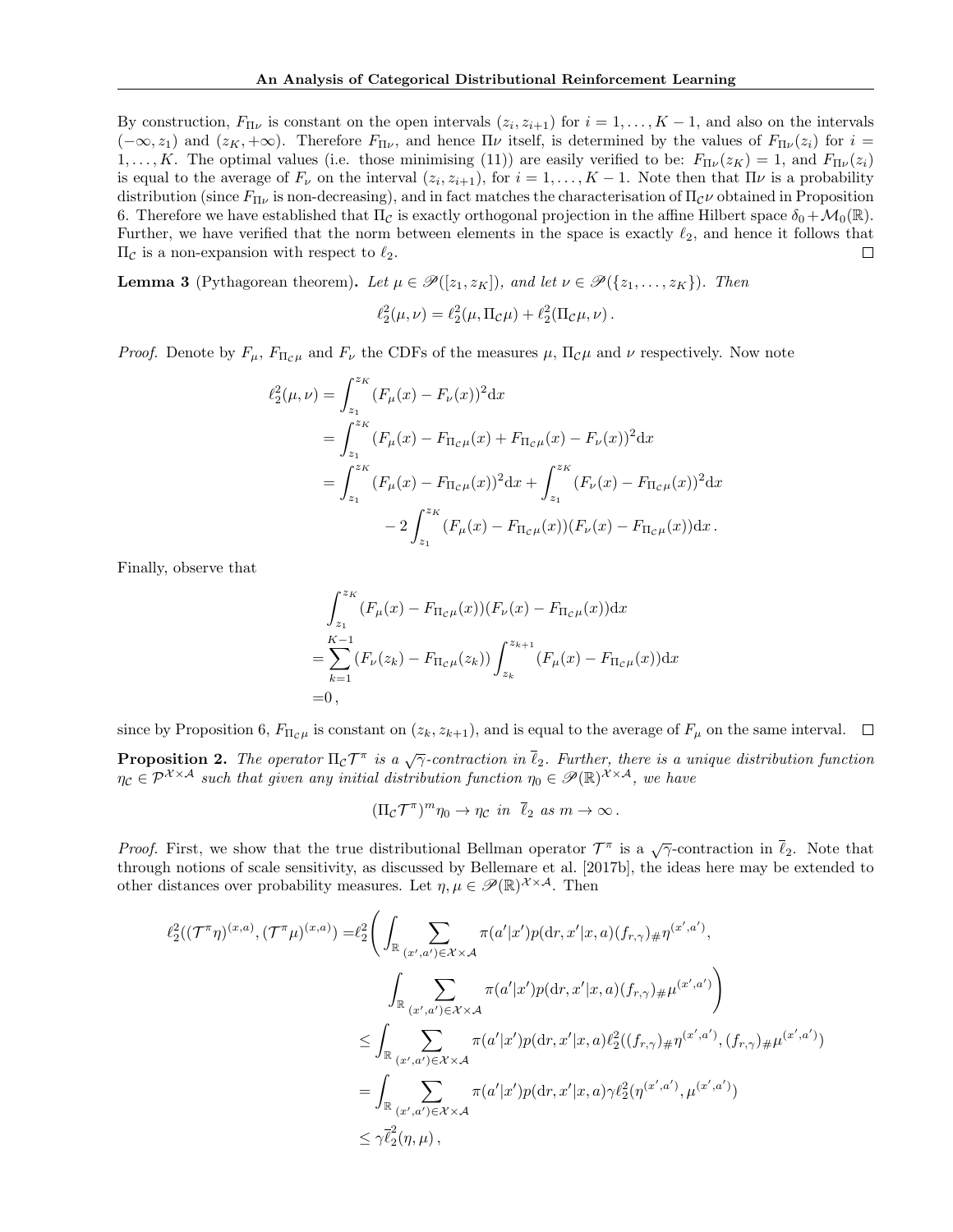with the first inequality following from Jensen's inequality, and the equality coming from the follow general fact about the Cramér distance and probability measures  $\nu_1, \nu_2 \in P(\mathbb{R})$ :

$$
\ell_2^2((f_{r,\gamma})_{\#}\nu_1,(f_{r,\gamma})_{\#}\nu_2) = \int_{\mathbb{R}} (F_{(f_{r,\gamma})_{\#}\nu_1}(t) - F_{(f_{r,\gamma})_{\#}\nu_2}(t))^2 dt
$$
  
\n
$$
= \int_{\mathbb{R}} (F_{\nu_1}(f_{r,\gamma}^{-1}(t)) - F_{\nu_2}(f_{r,\gamma}^{-1}(t)))^2 dt
$$
  
\n
$$
= \int_{\mathbb{R}} \left(F_{\nu_1}\left(\frac{t-r}{\gamma}\right) - F_{\nu_2}\left(\frac{t-r}{\gamma}\right)\right)^2 dt
$$
  
\n
$$
= \gamma \int_{\mathbb{R}} (F_{\nu_1}(t') - F_{\nu_2}(t'))^2 dt'
$$
  
\n
$$
= \gamma \ell_2^2(\nu_1, \nu_2).
$$

Now by Proposition 1,  $\Pi_{\mathcal{C}}$  is a non-expansion in  $\overline{\ell}_2$ . Therefore  $\Pi_{\mathcal{C}} \mathcal{T}^{\pi}$  is the composition of a non-expansion in  $\overline{\ell}_2$ with a  $\sqrt{\gamma}$ -contraction in  $\overline{\ell}_2$ , and is therefore itself a  $\sqrt{\gamma}$ -contraction in  $\overline{\ell}_2$ . The second claim of the proposition then follows immediately from the Banach fixed point theorem.  $\Box$ 

**Proposition 3.** Let  $\eta_c$  be the limiting return distribution function of Proposition 2. If  $\eta_{\pi}^{(x,a)}$  is supported on  $[z_1, z_K]$  for all  $(x, a) \in \mathcal{X} \times \mathcal{A}$ , then we have:

$$
\overline{\ell}_2^2(\eta_{\mathcal{C}}, \eta_{\pi}) \leq \frac{1}{1-\gamma} \max_{1 \leq i < K} (z_{i+1} - z_i).
$$

Proof. By Lemma 3, we have:

$$
\overline{\ell}_{2}^{2}(\eta_{\mathcal{C}}, \eta_{\pi}) = \sup_{(x,a)\in\mathcal{X}\times\mathcal{A}} \ell_{2}^{2}(\eta_{\mathcal{C}}^{(x,a)}, \eta_{\pi}^{(x,a)})
$$
\n
$$
= \sup_{(x,a)\in\mathcal{X}\times\mathcal{A}} \left[ \ell_{2}^{2}(\eta_{\mathcal{C}}^{(x,a)}, (\Pi_{\mathcal{C}}\eta_{\pi})^{(x,a)}) + \ell_{2}^{2}((\Pi_{\mathcal{C}}\eta_{\pi})^{(x,a)}, \eta_{\pi}^{(x,a)}) \right]
$$
\n
$$
\leq \overline{\ell}_{2}^{2}(\eta_{\mathcal{C}}, \Pi_{\mathcal{C}}\eta_{\pi}) + \overline{\ell}_{2}^{2}(\Pi_{\mathcal{C}}\eta_{\pi}, \eta_{\pi})
$$
\n
$$
= \overline{\ell}_{2}^{2}(\Pi_{\mathcal{C}}\mathcal{T}^{\pi}\eta_{\mathcal{C}}, \Pi_{\mathcal{C}}\mathcal{T}^{\pi}\eta_{\pi}) + \overline{\ell}_{2}^{2}(\Pi_{\mathcal{C}}\eta_{\pi}, \eta_{\pi})
$$
\n
$$
\leq \gamma \overline{\ell}_{2}^{2}(\eta_{\mathcal{C}}, \eta_{\pi}) + \overline{\ell}_{2}^{2}(\Pi_{\mathcal{C}}\eta_{\pi}, \eta_{\pi}), \qquad (12)
$$

where in the final line we have used the contractivity of  $\Pi_{\mathcal{C}} \mathcal{T}^{\pi}$  under  $\overline{\ell}_2$  from Proposition 2. Due to Proposition 6 (see Section 7) we have that  $F_{\Pi_{\mathcal{C}} \eta_{\pi}^{(x,a)}}$  is constant on the intervals  $(z_i, z_{i+1})$  for  $i = 1, \ldots, K-1$ , and moreover, due to the formula for the mass placed at the locations  $z_{1:K}$ , we also have

$$
F_{\Pi_{\mathcal{C}}\eta_{\pi}^{(x,a)}}(z_i) \in [F_{\eta_{\pi}^{(x,a)}}(z_i), F_{\eta_{\pi}^{(x,a)}}(z_{i+1})] \text{ for } i = 1,\ldots,K-1, K-1, K_{\Pi_{\mathcal{C}}\eta_{\pi}^{(x,a)}}(z_K) = 1.
$$

Therefore,

$$
\ell_2^2(\Pi_{\mathcal{C}} \eta_{\pi}^{(x,a)}, \eta_{\pi}^{(x,a)}) \leq \sum_{i=1}^{K-1} (z_{i+1} - z_i) (F_{\eta_{\pi}^{(x,a)}}(z_{i+1}) - F_{\eta_{\pi}^{(x,a)}}(z_i))^2
$$
  

$$
\leq \left[ \sup_{1 \leq i < K} (z_{i+1} - z_i) \right] \sum_{i=1}^{K-1} (F_{\eta_{\pi}^{(x,a)}}(z_{i+1}) - F_{\eta_{\pi}^{(x,a)}}(z_i))^2
$$
  

$$
\leq \left[ \sup_{1 \leq i < K} (z_{i+1} - z_i) \right] \left[ \sum_{i=1}^{K-1} (F_{\eta_{\pi}^{(x,a)}}(z_{i+1}) - F_{\eta_{\pi}^{(x,a)}}(z_i)) \right]^2
$$
  

$$
\leq \sup_{1 \leq i < K} (z_{i+1} - z_i),
$$

for each  $(x, a) \in \mathcal{X} \times \mathcal{A}$ , yielding

$$
\overline{\ell}_2^2(\Pi_{\mathcal{C}}\eta_{\pi}, \eta_{\pi}) \leq \sup_{1 \leq i < K} (z_{i+1} - z_i).
$$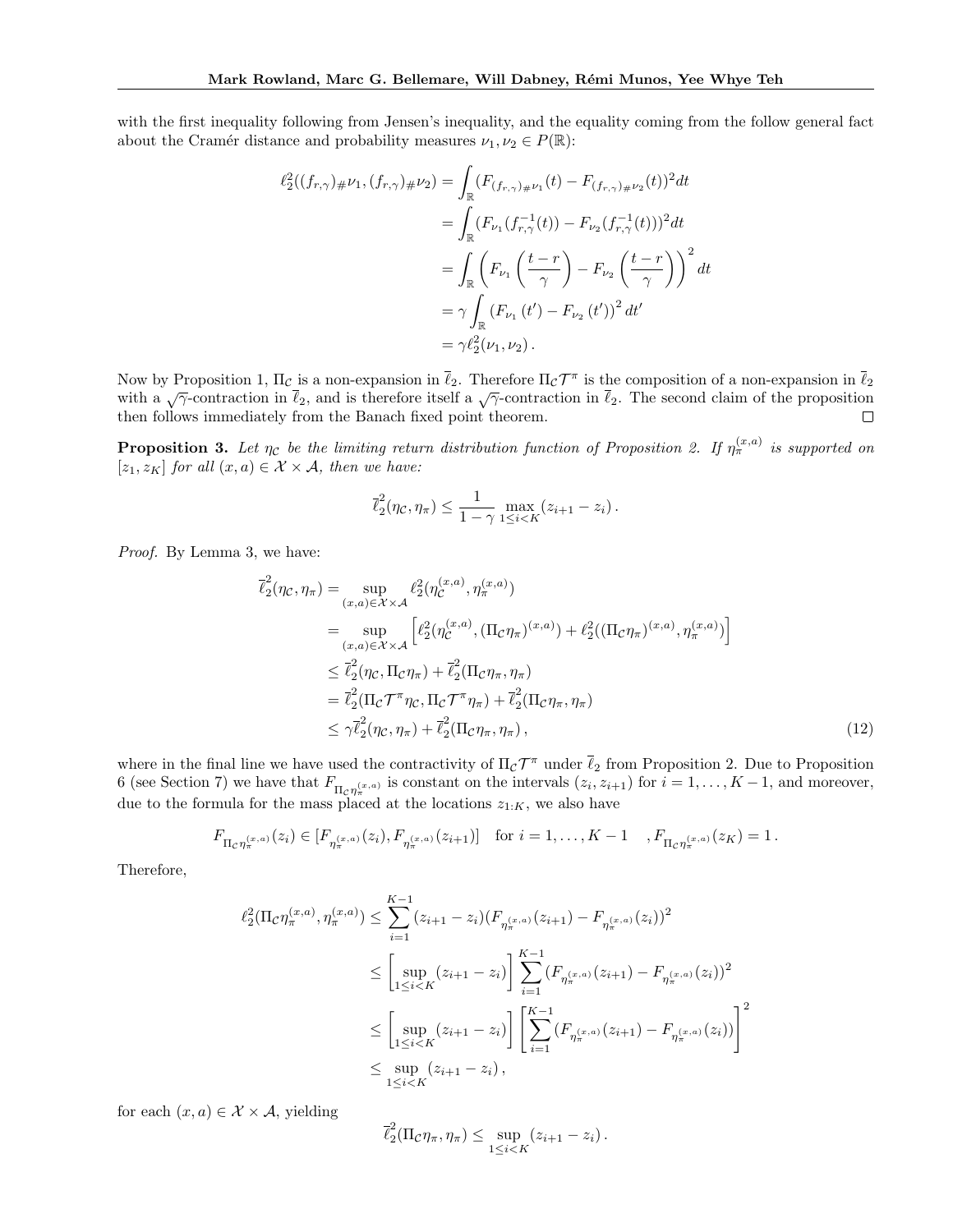Thus, taking (12), applying the upper bound on  $\bar{\ell}_2^2$  $\frac{2}{2}(\Pi_{\mathcal{C}}\eta_{\pi}, \eta_{\pi})$  and rearranging, we obtain

$$
\overline{\ell}_2^2(\eta_{\mathcal{C}}, \eta_{\pi}) \le \frac{1}{1-\gamma} \sup_{1 \le i < K} (z_{i+1} - z_i).
$$

.

**Proposition 4.** Let  $\eta_c$  be the limiting return distribution function of Proposition 2. Suppose  $\eta_{\pi}^{(x,a)}$  is supported on an interval  $[z_1-\delta, z_K+\delta]$  containing  $[z_1, z_K]$  for each  $(x, a) \in \mathcal{X} \times \mathcal{A}$ , and  $\eta_{\pi}^{(x,a)}([z_1-\delta, z_1] \cup [z_K, z_K+\delta]) \leq q$ for some  $q \in \mathbb{R}$  and for all  $(x, a) \in \mathcal{X} \times \mathcal{A} - q$  bounds the excess mass lying outside the region  $[z_1, z_K]$ . Then we have

$$
\overline{\ell}_2^2(\eta_{\mathcal{C}}, \eta_{\pi}) \le \frac{1}{1-\gamma} \left( \max_{1 \le i < K} (z_{i+1} - z_i) + 2q^2 \delta \right)
$$

Proof. The proof proceeds as for that of Proposition 3, obtaining the inequality

$$
\overline{\ell}_2^2(\eta_{\mathcal{C}}, \eta_{\pi}) \leq \frac{1}{1-\gamma} \overline{\ell}_2^2(\Pi_{\mathcal{C}} \eta_{\pi}, \eta_{\pi}).
$$

We now bound the right-hand side as follows:

$$
\ell_2^2(\Pi_{\mathcal{C}}\eta_{\pi}^{(x,a)},\eta_{\pi}^{(x,a)}) \le q^2 \times (z_1 - (z_1 - \delta)) + q^2((z_K + \delta) - z_K) + \sum_{i=1}^{K-1} (z_{i+1} - z_i)(F_{\eta_{\pi}^{(x,a)}}(z_{i+1}) - F_{\eta_{\pi}^{(x,a)}}(z_i))^2
$$
  

$$
\le 2q^2\delta + \sup_{1 \le i < K} (z_{i+1} - z_i),
$$

which yields the result as required.

**Proposition 5.** The distributional Bellman operator  $\mathcal{T}^{\pi}: \mathscr{P}(\mathbb{R})^{\mathcal{X}\times\mathcal{A}} \to \mathscr{P}(\mathbb{R})^{\mathcal{X}\times\mathcal{A}}$  is a monotone map with respect to the partial ordering on  $\mathscr{P}(\mathbb{R})^{\mathcal{X}\times\mathcal{A}}$  given by element-wise stochastic dominance. Further, the Cramér projection  $\Pi_c$  :  $\mathscr{P}(\mathbb{R})^{\mathcal{X}\times\mathcal{A}} \to \mathscr{P}(\mathbb{R})^{\mathcal{X}\times\mathcal{A}}$  is a monotone map, from which it follows that the Cramér-Bellman operator  $\Pi_{\mathcal{C}} \mathcal{T}^{\pi}$  is also monotone.

*Proof.* Let  $\eta, \mu \in \mathscr{P}(\mathbb{R})^{\mathcal{X} \times \mathcal{A}}$ , and suppose that  $\eta \leq \mu$ . This is equivalent to  $F_{\eta(x,a)} \geq F_{\mu(x,a)}$  pointwise, for each  $(x, a) \in \mathcal{X} \times \mathcal{A}$ . We now compute the CDFs of  $(\mathcal{T}^{\pi}\eta)^{(x,a)}$  and  $(\mathcal{T}^{\pi}\mu)^{(x,a)}$ , for each  $(x, a) \in \mathcal{P}(\mathbb{R})^{\mathcal{X} \times \mathcal{A}}$ , and show that stochastic dominance still holds. Indeed, by conditioning on the value of the tuple  $(r, x', a')$ , we obtain, for each

$$
(\mathcal{T}^{\pi}\eta)^{(x,a)}((-\infty, y]) = \sum_{(x',a')\in\mathcal{X}\times\mathcal{A}} \int_{\mathbb{R}} p(\mathrm{d}r, x'|x, a)\pi(a'|x')(f_{r,\gamma})\#\eta^{(x',a')}((-\infty, y])
$$
  
\n
$$
= \sum_{(x',a')\in\mathcal{X}\times\mathcal{A}} \int_{\mathbb{R}} p(\mathrm{d}r, x'|x, a)\pi(a'|x')\eta^{(x',a')}((-\infty, (y-r)/\gamma])
$$
  
\n
$$
\geq \sum_{(x',a')\in\mathcal{X}\times\mathcal{A}} \int_{\mathbb{R}} p(\mathrm{d}r, x'|x, a)\pi(a'|x')\mu^{(x',a')}((-\infty, (y-r)/\gamma])
$$
  
\n
$$
= \sum_{(x',a')\in\mathcal{X}\times\mathcal{A}} \int_{\mathbb{R}} p(\mathrm{d}r, x'|x, a)\pi(a'|x')(f_{r,\gamma})\#\mu^{(x',a')}((-\infty, y])
$$
  
\n
$$
= (\mathcal{T}^{\pi}\mu)^{(x,a)}((-\infty, y]),
$$

as required, with the inequality coming from the fact that  $\mu^{(x',a')}$  stochastically dominates  $\eta^{(x',a')}$ . This concludes the proof that the distributional Bellman operator  $\mathcal{T}^{\pi}$  is monotone with respect to the partial order of elementwise stochastic dominance.

The monotonocity of the Cramér projection  $\Pi_{\mathcal{C}}$  may be established from the expression given for the projection in Proposition 6. Suppose we have two distributions  $\nu_1, \nu_2 \in \mathscr{P}(\mathbb{R})$ , and suppose further that  $\nu_1 \leq \nu_2$ . Then

 $\Box$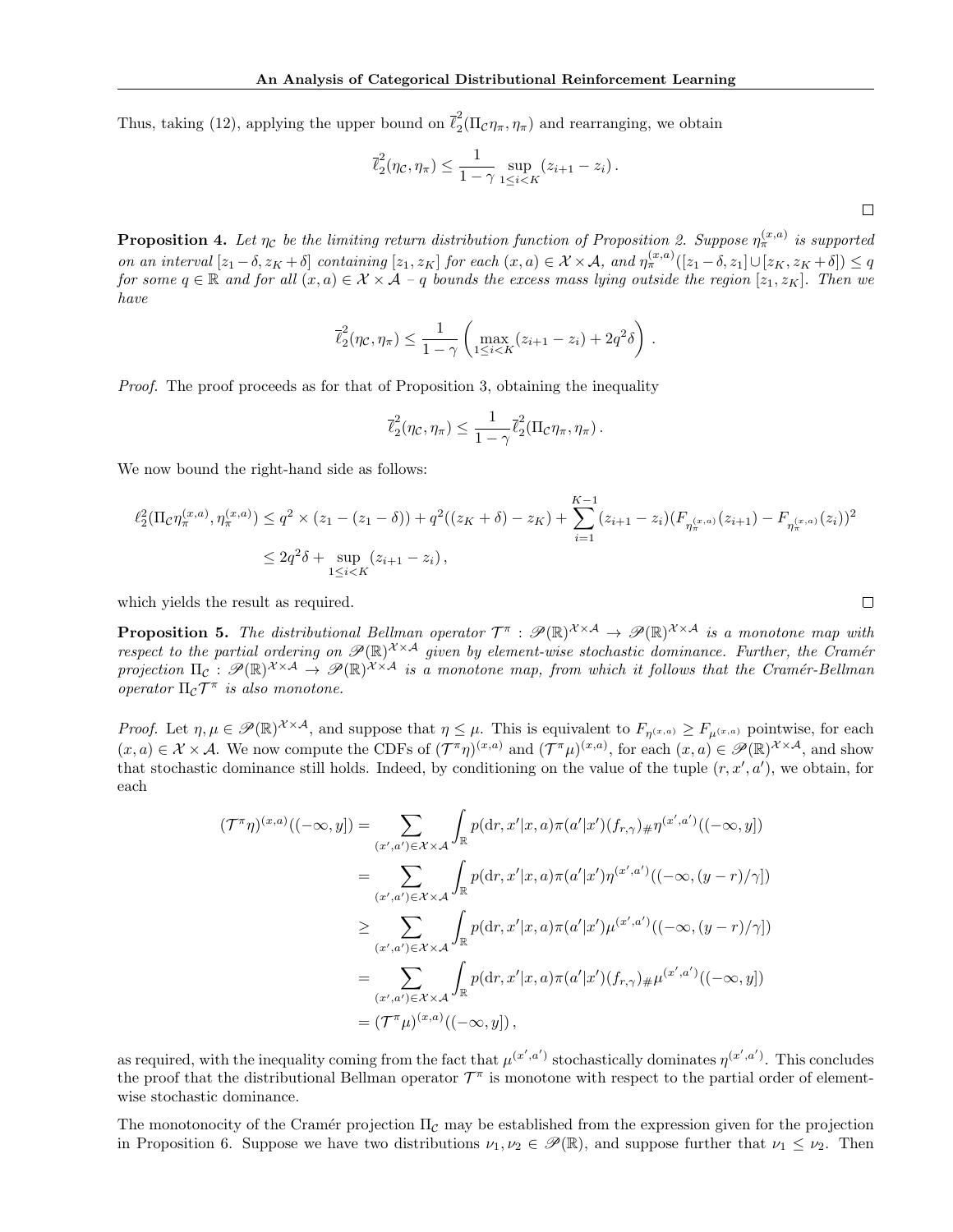recall from Proposition 6 that we have  $F_{\Pi_C \nu_1}(w)$  and  $F_{\Pi_C \nu_2}(w)$  equal to 0 for  $w < z_1$  and equal to 1 for  $w \ge z_K$ . For  $w \in [z_i, z_{i+1})$  for some  $i \in \{1, ..., K-1\}$ , recall again from Proposition 6 that we have

$$
F_{\Pi_{\mathcal{C}}\nu_j}(w) = \frac{1}{z_{i+1} - z_i} \int_{z_i}^{z_{i+1}} F_{\nu_j}(t) dt, \quad \text{for } j = 1, 2.
$$
 (13)

Since by assumption we have  $F_{\nu_1} \geq F_{\nu_2}$  pointwise, it follows from (13) that  $F_{\Pi_c \nu_1} \geq F_{\Pi_c \nu_2}$  pointwise, and therefore  $\Pi_c \nu_1 \leq \Pi_c \nu_2$ , as required. therefore  $\Pi_{\mathcal{C}}\nu_1 \leq \Pi_{\mathcal{C}}\nu_2$ , as required.

#### 9.1 Proof of Theorem 1

**Theorem 1.** In the context of policy evaluation for some policy  $\pi$ , suppose that:

- (i) the stepsizes  $(\alpha_t(x, a)|t \geq 0, (x, a) \in \mathcal{X} \times \mathcal{A})$  satisfy the Robbins-Monro conditions:
	- $\sum_{t=0}^{\infty} \alpha_t(x, a) = \infty$
	- $\sum_{t=0}^{\infty} \alpha_t^2(x, a) < C < \infty$
	- almost surely, for all  $(x, a) \in \mathcal{X} \times \mathcal{A}$ ;
- (ii) we have initial estimates  $\eta_0^{(x,a)}$  of the distribution of returns for each state-action pair  $(x,a) \in \mathcal{X} \times \mathcal{A}$ , each with support contained in  $[z_1, z_K]$ .

Then, for the updates given by Algorithm 2, in the case of evaluation of the policy  $\pi$ , we have almost sure convergence of  $\eta_t$  to  $\eta_c$  in  $\ell_2$ , where  $\eta_c$  is the limiting return distribution function of Proposition 2. That is,

$$
\overline{\ell}_2(\eta_t, \eta_c) \to 0 \text{ as } t \to \infty \text{ almost surely.}
$$

The proof structure is based on that of Theorem 2 of Tsitsiklis [1994]; our Lemmas 5 and 6 are variants of Lemmas 5 and 6 of Tsitsiklis [1994]. The high-level argument of the proof proceeds as follows.

Define:

$$
U_0^{(x,a)} = \delta_{z_K} , \qquad L_0^{(x,a)} = \delta_{z_1}
$$
  

$$
U_{k+1}^{(x,a)} = \frac{1}{2} U_k^{(x,a)} + \frac{1}{2} (\Pi_{\mathcal{C}} \mathcal{T}^{\pi} U_k)^{(x,a)} , \qquad L_{k+1}^{(x,a)} = \frac{1}{2} L_k^{(x,a)} + \frac{1}{2} (\Pi_{\mathcal{C}} \mathcal{T}^{\pi} L_k)^{(x,a)} ,
$$

iteratively for each  $(x, a) \in \mathcal{X} \times \mathcal{A}$ .

**Lemma 5.** We have  $U_{k+1} \leq U_k$ , for each  $k \in \mathbb{N}_0$ , and  $L_{k+1} \geq L_k$ , for each  $k \in \mathbb{N}_0$ . Further, we have  $U_k \to \eta_c$ in  $\overline{\ell}_2$ , and also  $L_k \to \eta_c$  in  $\overline{\ell}_2$ .

Finally, we argue that, for each  $k \in \mathbb{N}_0$ , the return distribution functions  $U_k$  and  $L_k$  sandwich all but finitely many of the return distribution estimators  $\eta_t$ , in a sense made precise by the following lemma.

**Lemma 6.** Given  $k \in \mathbb{N}_0$ , there exists a random time  $T_k$  taking values in  $\mathbb{N}_0$  such that

$$
L_k \le \eta_t \le U_k \quad \text{for all } t > T_k, \text{ almost surely.}
$$

Now, from Lemma 6 the conclusion of Theorem 1 is reached as follows. Let  $\varepsilon > 0$ , and pick  $k \in \mathbb{N}_0$  sufficiently large so that  $\bar{\ell}_2(L_k, \eta_C), \bar{\ell}_2(U_k, \eta_C) < \varepsilon$ , which can be done by Lemma 5. Note then by the triangle inequality that  $\overline{\ell}_2(U_k, L_k) < 2\varepsilon$ , and further, we have:

$$
\overline{\ell_2}(\eta_t, \eta_{\mathcal{C}}) \leq \overline{\ell_2}(\eta_t, L_k) + \overline{\ell_2}(L_k, U_k) + \overline{\ell_2}(U_k, \eta_{\mathcal{C}}).
$$

Since, by Lemma 6, we have that  $L_k \leq \eta_t \leq U_k$  for all  $t > T_k$  almost surely, it follows that  $\overline{\ell}_2(\eta_t, L_k) \leq \overline{\ell}_2(L_k, U_k)$ for all  $t > T_k$  almost surely, and so we obtain

$$
\overline{\ell_2}(\eta_t, \eta_{\mathcal{C}}) \leq 2\overline{\ell_2}(L_k, U_k) + \overline{\ell_2}(U_k, \eta_{\mathcal{C}}) < 5\varepsilon \text{ for all } t > T_k \text{ almost surely,}
$$

which yields the statement of Theorem 1. It now remains to establish Lemmas 5 and 6.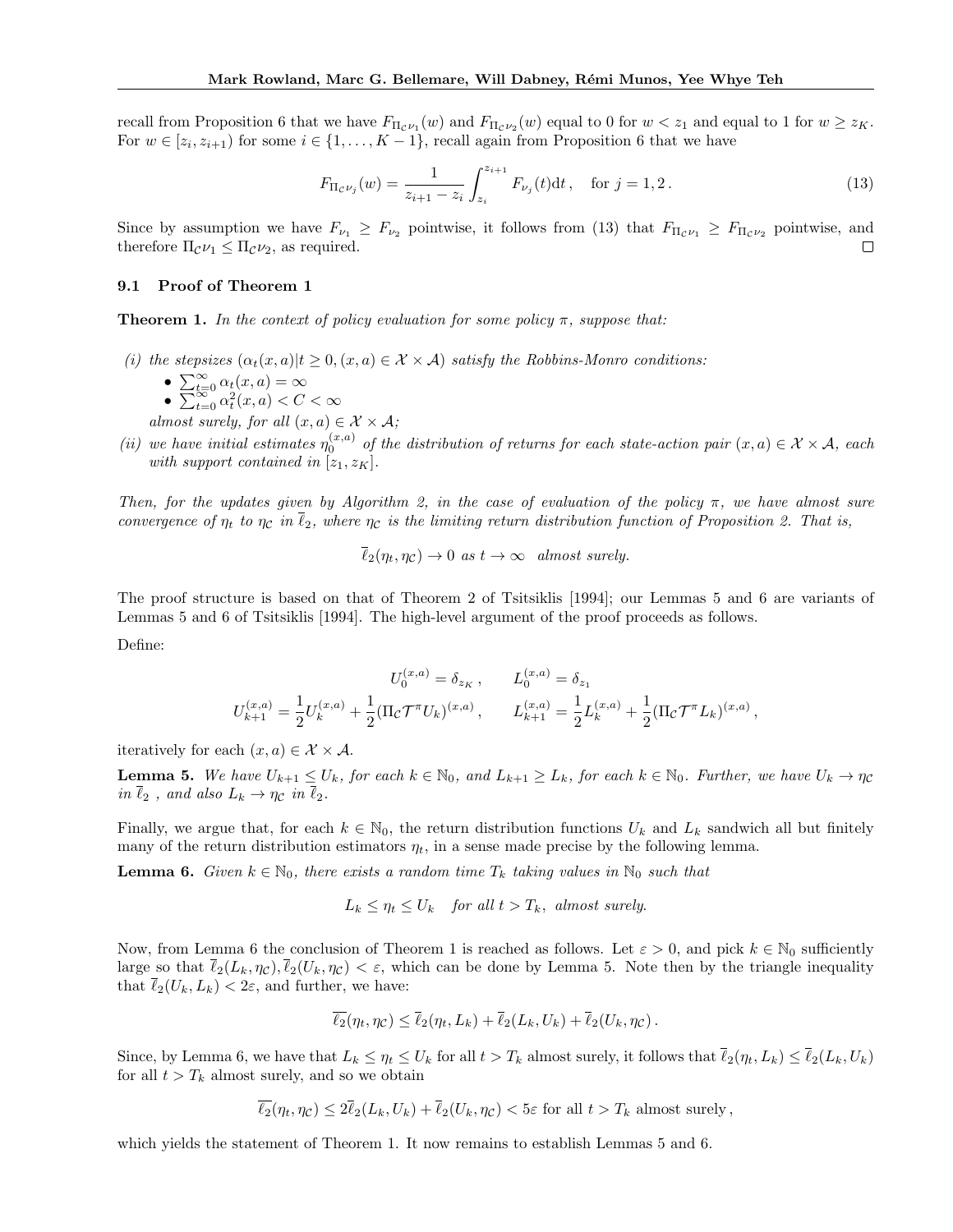#### 9.2 Proof of Lemma 5

We firstly show that  $U_{k+1} \leq U_k$  for each  $k \in \mathbb{N}_0$ . The proof that  $L_{k+1} \geq L_k$  for each  $k \in \mathbb{N}_0$  is entirely analogous.

First, observe that  $U_1 \n\t\le U_0$ , since each distribution  $U_1^{(x,a)}$  is supported on  $[z_1, z_K]$ , and  $U_0^{(x,a)}$  was chosen to stochastically dominate all distributions supported on  $[z_1, z_K]$ . For the inductive step, suppose  $U_{k+1} \leq U_k$  for some  $k \in \mathbb{N}_0$ . Then by monotonicity of  $\Pi_{\mathcal{C}} \mathcal{T}^{\pi}$ , we have  $\Pi_{\mathcal{C}} \mathcal{T}^{\pi} U_{k+1} \leq \Pi_{\mathcal{C}} \mathcal{T}^{\pi} U_k$ . Hence,

$$
U_{k+2}^{(x,a)} = \frac{1}{2} U_{k+1}^{(x,a)} + \frac{1}{2} (\Pi_{\mathcal{C}} \mathcal{T}^{\pi} U_{k+1})^{(x,a)} \leq \frac{1}{2} U_k^{(x,a)} + \frac{1}{2} (\Pi_{\mathcal{C}} \mathcal{T}^{\pi} U_k)^{(x,a)} = U_{k+1}^{(x,a)},
$$

which completes the inductive proof. To establish convergence of  $U_k$  to  $\eta_c$ , we make use of the following general result.

**Lemma 7.** Let  $(\nu_k)_{k=0}^{\infty}$  be a sequence of probability measures over  $\{z_1, \ldots, z_K\}$ , with the property that  $\nu_{k+1} \leq \nu_k$ for each  $k \in \mathbb{N}_0$ . Then there exists a probability measure  $\nu^*$  over  $\{z_1, \ldots, z_K\}$  such that  $\nu_k \to \nu^*$  in  $\ell_2$ .

*Proof.* We work with CDFs. Denote the CDF of  $\nu_k$  by  $F_k$ , for  $k \in \mathbb{N}_0$ . Recall that the stochastic dominance condition  $\nu_{k+1} \leq \nu_k$  implies that  $F_{k+1} \geq F_k$  pointwise. Therefore for each  $x \in \mathbb{R}$ , we have that  $(F_k(x))_{k \in \mathbb{N}_0}$  is an increasing sequence, trivially upper-bounded by 1. Therefore the sequence converges, and so there exists a limit function  $F : \mathbb{R} \to \mathbb{R}$ , defined by  $F^*(x) = \lim_{k \to \infty} F_k(x)$ . It is straightforward to see that this limit function takes values in [0, 1], is non-decreasing, right-continuous and is constant away from the set  $\{z_1, \ldots, z_K\}$ . It is therefore the CDF of a probability distribution  $\nu^*$  supported on  $\{z_1, \ldots, z_K\}$ . Since  $F^*$  is constant away from  $\{z_1, \ldots, z_K\}$ ,  $\nu^*$  is supported on  $\{z_1, \ldots, z_K\}$ . To show that  $\nu_k \to \nu^*$  in  $\ell_2$ , we must establish that  $\int_{\mathbb{R}} (F_k(x) - F^*(x))^2 dx \to 0$ . Since  $\nu^* \leq \nu_{k+1} \leq \nu_k$  for each  $k \in \mathbb{N}_0$ , it follows that  $\int_{\mathbb{R}} (F_k(x) - F^*(x))^2 dx$  is a non-increasing sequence, and so it suffices to show that it is not lower-bounded by a positive number to establish the sequence's convergence to 0. To that end, let  $\varepsilon > 0$ . Pick  $k \in \mathbb{N}_0$  such that  $|F_k(z_i) - F^*(z_i)| < \varepsilon$ , for each  $i = 1, ..., K - 1$ . Then observe that

$$
\int_{\mathbb{R}} (F_k(x) - F^*(x))^2 dx \le \sum_{i=1}^{K-1} (z_{i+1} - z_i) \varepsilon^2,
$$

which demonstrates that no positive lower bounded exists, as required.

Applying Lemma 7 to each of the sequences  $(U_k^{(x,a)}]$  $(k^{(x,a)}_{k})_{k=0}^{\infty}$ , for each state-action pair  $(x, a) \in \mathcal{X} \times \mathcal{A}$ , we obtain the convergence of  $(U_k)_{k=0}^{\infty}$  to some set of return distributions  $\eta^*$  in  $\overline{\ell}_2$ . Finally, due to the continuity of  $\Pi_{\mathcal{C}}\mathcal{T}^{\pi}$ with respect to  $\bar{\ell}_2$ , this limiting set of return distributions  $\eta^*$  must satisfy  $\eta^* = \frac{1}{2}\eta^* + \frac{1}{2}\Pi_c \mathcal{T}^{\pi}\eta^*$ , implying that  $\eta^* = \Pi_{\mathcal{C}} \mathcal{T}^{\pi} \eta^*$ , so the limiting set of return distributions is indeed the fixed point  $\eta_{\mathcal{C}}$  of  $\Pi_{\mathcal{C}} \mathcal{T}^{\pi}$ . Analogously, we may show that  $L_k \to \eta_c$  in  $\ell_2$ .

#### 9.3 Proof of Lemma 6

We prove this lemma by induction. The result is clear for  $k = 0$ , as in this case  $U_0^{(x,a)}$  stochastically dominates all distributions supported on  $[z_1, z_K]$ , and  $L_0^{(x,a)}$  is stochastically dominated by all distributions supported on  $[z_1, z_K]$ . Now assume the result holds for some  $k \geq 0$ ; that is, there exists some random time  $T_k$  such that  $L_k \leq \eta_t \leq U_k$  for all  $t \geq T_k$  almost surely. Here, we follow the structure of the proof of Lemma 6 of [Tsitsiklis, 1994] closely. We will show there exists a random time  $T_{k+1}$  such that  $\eta_t \leq U_{k+1}$  for all  $t \geq T_{k+1}$  almost surely; the claim that  $L_{k+1} \leq \eta_t$  for all  $t \geq T_{k+1}$  may be proven analogously.

Now define

$$
H_{T_k}^{(x,a)} = U_k^{(x,a)}, \ H_{t+1}^{(x,a)} = (1 - \alpha_t(x,a))H_t^{(x,a)} + \alpha_t(x,a)(\Pi_c \mathcal{T}^\pi U_k)^{(x,a)}, \text{ for } t \ge T_k
$$
 (14)

$$
W_{T_k}^{(x,a)} = 0 \in \mathcal{M}(\mathbb{R}), \ W_{t+1}^{(x,a)} = (1 - \alpha_t(x,a))W_t^{(x,a)} + \alpha_t(x,a) \left[ (\Pi_{\mathcal{C}}(f_{r,\gamma})_{\#} \eta_t)^{(x',a')} - (\Pi_{\mathcal{C}} \mathcal{T}^{\pi} \eta_t)^{(x,a)} \right],
$$
 for  $t \ge T_k$ ,

where  $\mathcal{M}(\mathbb{R})$  is the space of signed measures on  $\mathbb{R}$ , and  $0 \in \mathcal{M}(\mathbb{R})$  represents the zero measure; that is, the signed measure that assigns measure 0 to every Borel subset of R. Note that the process  $(W_t)_{t\geq T_k}$  takes values in the space of collections of finite signed measures indexed by state-action pairs, each with overall mass 0; that is,  $W_t^{(x,a)}(\mathbb{R}) = 0$  for all  $(x, a) \in \mathcal{X} \times \mathcal{A}$ , for all  $t \geq T_k$ .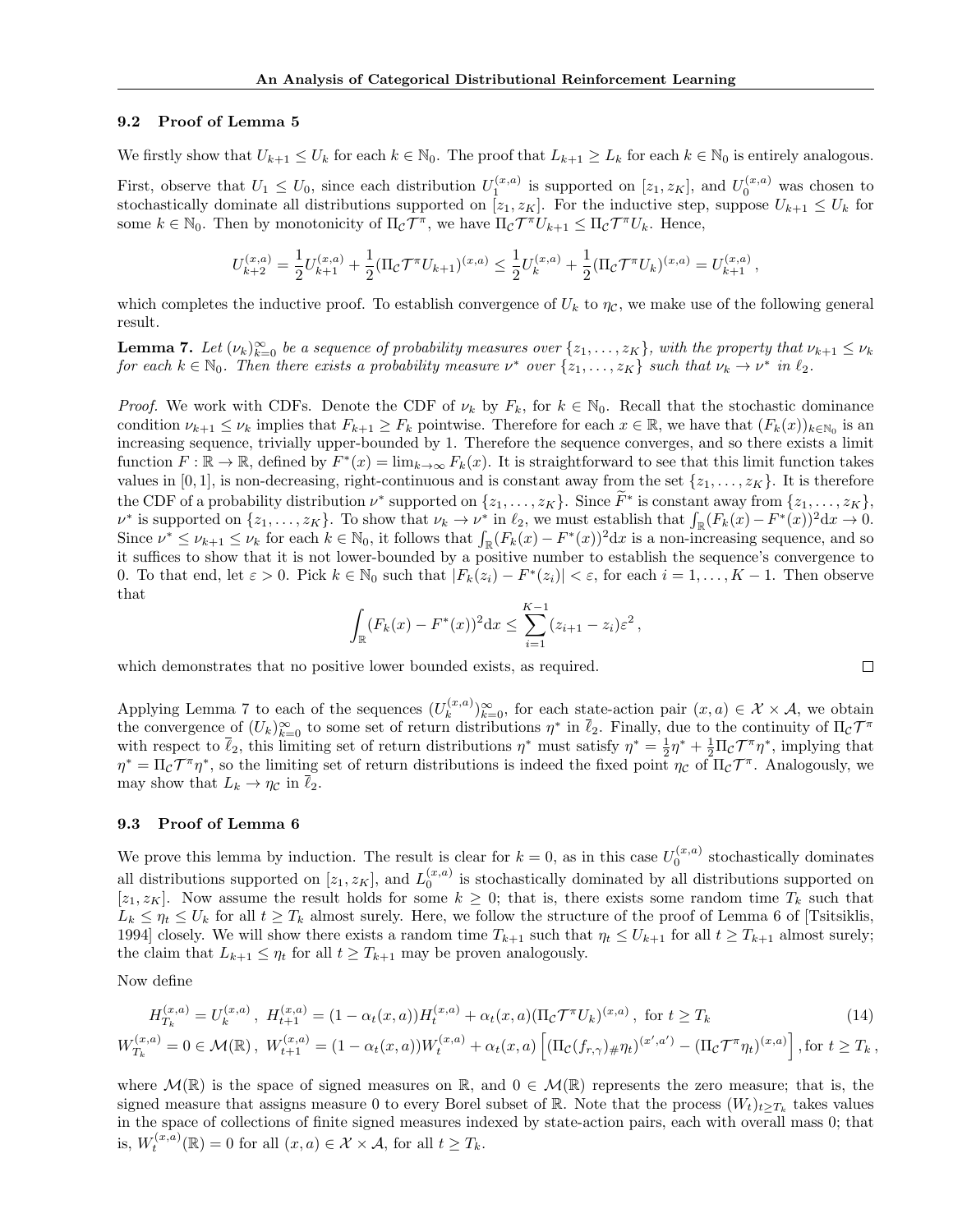We now argue that  $\eta_t^{(x,a)} \leq H_t^{(x,a)} + W_t^{(x,a)}$  for all  $t \geq T_k$  and for all  $(x,a) \in \mathcal{X} \times \mathcal{A}$  almost surely. For  $t = T_k$ , this following from the definitions in (14) and the dominance relation  $\eta_{T_k} \leq U_k$ . To complete the proof, we proceed inductively. Suppose that  $\eta_t^{(x,a)} \leq H_t^{(x,a)} + W_t^{(x,a)}$  for all  $(x,a) \in \mathcal{X} \times \mathcal{A}$ , for some  $t \geq T_k$ . Then note, assuming  $\alpha_t(x, a) = 0$  if the distribution corresponding to the state-action pair  $(x, a)$  is not updated at time t, we have

$$
\eta_{t+1}^{(x,a)} = (1 - \alpha_t(x,a))\eta_t^{(x,a)} + \alpha_t(x,a)\Pi_c(f_{r,\gamma})\# \eta_t^{(x',a')}
$$
\n
$$
= (1 - \alpha_t(x,a))\eta_t^{(x,a)} + \alpha_t(x,a)(\Pi_c \mathcal{T}^\pi \eta_t)^{(x,a)} + \alpha_t(x,a)(\Pi_c(f_{r,\gamma})\# \eta_t^{(x',a')} - (\Pi_c \mathcal{T}^\pi \eta_t)^{(x,a)})
$$
\n
$$
\leq (1 - \alpha_t(x,a))(H_t^{(x,a)} + W_t^{(x,a)}) + \alpha_t(x,a)(\Pi_c \mathcal{T}^\pi U_k)^{(x,a)} + \alpha_t(x,a)(\Pi_c(f_{r,\gamma})\# \eta_t^{(x',a')} - (\Pi_c \mathcal{T}^\pi \eta_t)^{(x,a)})
$$
\n
$$
= (1 - \alpha_t(x,a))H_t^{(x,a)} + \alpha_t(x,a)(\Pi_c \mathcal{T}^\pi U_k)^{(x,a)} + (1 - \alpha_t(x,a))W_t^{(x,a)}
$$
\n
$$
+ \alpha_t(x,a)(\Pi_c(f_{r,\gamma})\# \eta_t^{(x',a')} - (\Pi_c \mathcal{T}^\pi \eta_t)^{(x,a)})
$$
\n
$$
= H_{t+1}^{(x,a)} + W_{t+1}^{(x,a)},
$$

as required. In the above derivation, (i) comes from the stochastic dominance relations  $\eta_t \leq H_t + W_t$  (by induction hypothesis) and  $\eta_t \leq U_k$  and the monotonicity of  $\Pi_{\mathcal{C}} \mathcal{T}^{\pi}$ . Note that we have the following expression for  $H_t^{(x,a)}$ :

$$
H_t^{(x,a)} = \left(\prod_{\tau=T_k}^{t-1} (1 - \alpha_\tau(x, a))\right) U_k + \left(1 - \prod_{\tau=T_k}^{t-1} (1 - \alpha_\tau(x, a))\right) (\Pi_C \mathcal{T}^\pi U_k)^{(x,a)}
$$

Since by assumption we have  $\sum_{k=0}^{\infty} \alpha_k(x, a) = \infty$  for all  $(x, a) \in \mathcal{X} \times \mathcal{A}$  almost surely, we have that there exists a random time  $\widetilde{T}_{k+1}$  such that  $\prod_{\tau=T_k}^{t-1} (1 - \alpha_{\tau}(x, a)) \leq 1/4$  for all  $(x, a) \in \mathcal{X} \times \mathcal{A}$ , and for all  $t \geq \widetilde{T}_{k+1}$  almost surely. Since  $\Pi_{\mathcal{C}} \mathcal{T}^{\pi} U_k \leq U_k$ , for all  $t \geq T_k$ , we have:

$$
\eta_t \le H_t + W_t
$$
  
\n
$$
\le \frac{1}{4} U_k + \frac{3}{4} \Pi_C \mathcal{T}^\pi U_k + W_t
$$
  
\n
$$
= \frac{1}{2} U_k + \frac{1}{2} \Pi_C \mathcal{T}^\pi U_k + W_t - \frac{1}{4} (U_k - \Pi_C \mathcal{T}^\pi U_k)
$$
  
\n
$$
= U_{k+1} + W_t - \frac{1}{4} (U_k - \Pi_C \mathcal{T}^\pi U_k).
$$
\n(15)

Now note that if  $U_k^{(x,a)}$  $\mathcal{L}_k^{(x,a)}((\infty,z_i]) = \Pi_{\mathcal{C}} \mathcal{T}^{\pi} U_k^{(x,a)}$  $L_k^{(x,a)}((\infty, z_i]),$  then we have  $U_{k+1}^{(x,a)}((-\infty, z_i]) = U_k^{(x,a)}$  $\mathcal{L}_k^{(x,a)}((-\infty,z_i]).$  Let δ, then, be the smallest non-zero value of  $|(\Pi_{\mathcal{C}} \mathcal{T}^{\pi} U_k)^{(x,a)}((-\infty, z_i]) - U_k^{(x,a)}$  $\binom{(x,a)}{k}$  ( $(-\infty, z_i]$ ) across all state-action pairs  $(x, a) \in \mathcal{X} \times \mathcal{A}$  and all support points  $z_i \in \{z_1, \ldots, z_K\}$ . Crucially, we observe that the additive "noise" term appearing in the definition of  $W_{t+1}^{(x,a)}$  in Equation (14) is mean-zero, in the following sense: as a random measure, the expectation of the noise term is the 0 measure. More concretely for our purposes, we have, as stated in Lemma 4 in the main paper, for all  $z_i \in \{z_1, \ldots, z_K\}$ :

$$
\mathbb{E}_{r,x',a'}\left[((\Pi_{\mathcal{C}}(f_{r,\gamma})_{\#}\eta_t)^{(x',a')} - (\Pi_{\mathcal{C}}\mathcal{T}^{\pi}\eta_t)^{(x,a)})\right]((-\infty,z_i]) = 0.
$$

Standard stochastic approximation theory (e.g. [Tsitsiklis, 1994]), via Assumption (i), then yields that  $W_t^{(x,a)}((-\infty,z_i]) \to 0$  almost surely, for all  $(x,a) \in \mathcal{X} \times \mathcal{A}$ , and for all  $z_i \in \{z_1,\ldots,z_K\}$ . We can now take  $T_{k+1} > \tilde{T}_{k+1}$  sufficiently large so that  $|W_t^{(x,a)}((-\infty, z_i])| < \delta/4$  for all  $t \ge T_{k+1}$  and all  $(x, a) \in \mathcal{X} \times \mathcal{A}$ . Then (15) yields that  $\eta_t \leq U_{k+1}$  for all  $t \geq T_{k+1}$ , completing the inductive step, and therefore completing the proof of Lemma 6.

#### 9.4 Proof of Theorem 2

**Theorem 2.** Suppose that Assumptions  $(i)$ – $(ii)$  of Theorem 1 hold, and that all unprojected target distributions  $\widehat{\eta}_{*}^{(x_t,a_t)}$  arising in Algorithm 2 are supported within  $[z_1,z_K]$  almost surely. Assume further that there is a unique optimal policy  $\pi^*$  for the MDP. Then, for the updates given in Algorithm 2, in the case of control, we have almost sure convergence of  $(\eta_t^{(x,a)})_{(x,a)\in\mathcal{X}\times\mathcal{A}}$  in  $\overline{\ell}_2$  to some limit  $\eta_c^*$ , and furthermore the greedy policy with respect to  $\eta_{\mathcal{C}}^{*}$  is the optimal policy  $\pi^{*}.$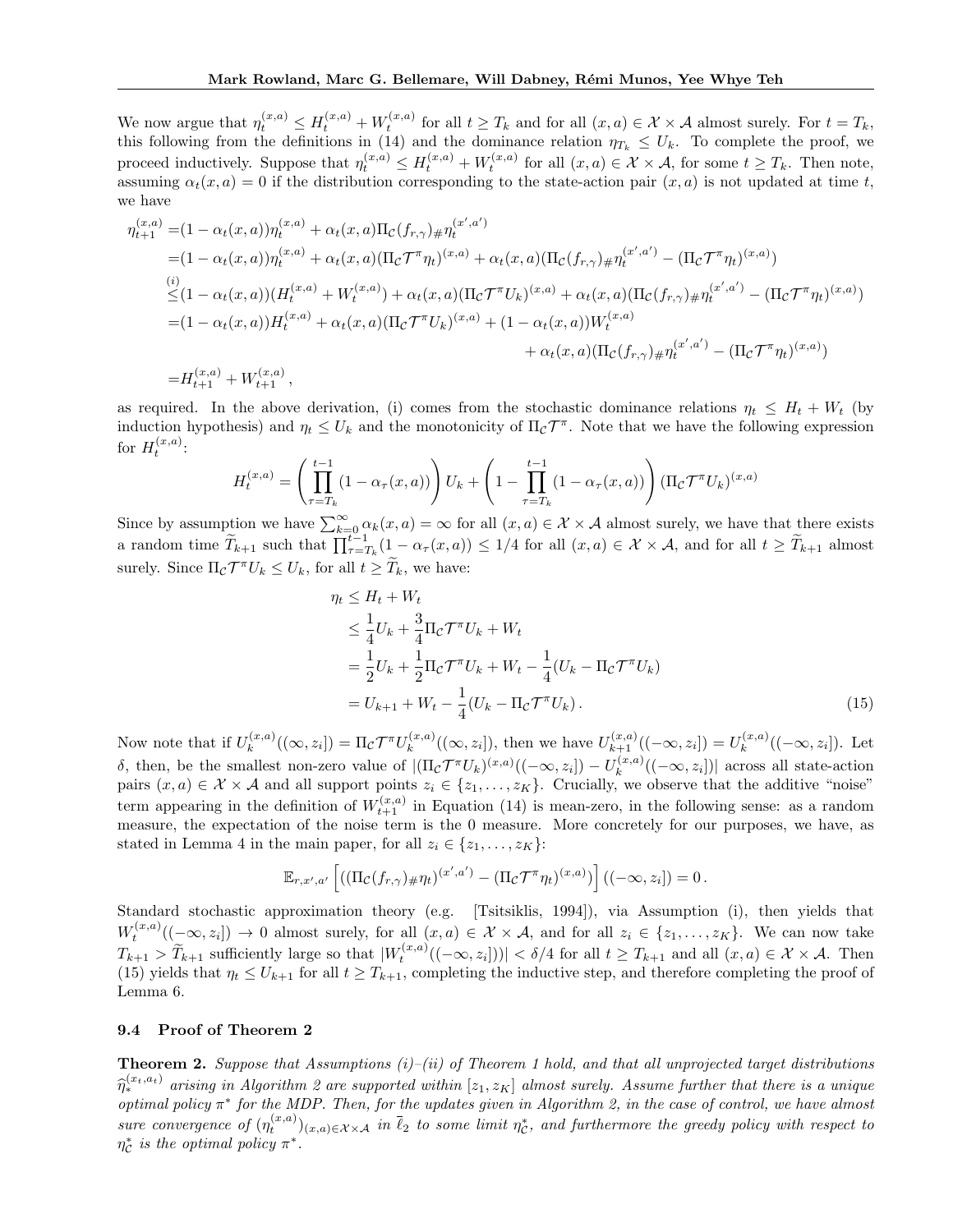Proof. We first note that the updates induced by the algorithm on the *expected returns* are exactly those of standard (non-distributional) Q-learning. More precisely, denoting the expected returns  $\mathbb{E}_{R\sim\eta_t^{(x,a)}}[R]$  at stateaction pair  $(x, a) \in \mathcal{X} \times \mathcal{A}$  at time t by  $Q_t(x, a)$ , we have that these Q-values follow the standard dynamics of Q-learning. This holds because the maximum and minimum possible estimated rewards lie within the support of the parametrised distributions, by the assumptions of the theorem. We may therefore apply the non-distributional theory [Tsitsiklis, 1994] to argue that the expectations  $(Q_t(x, a)|(x, a) \in \mathcal{X} \times \mathcal{A})$  converge almost-surely to the true optimal expected returns  $(Q^{\pi^*}(x,a)|(x,a) \in \mathcal{X} \times \mathcal{A})$ . Since the state space and action space are finite, this convergence is almost-surely uniform across all state-action pairs. Therefore, given  $\varepsilon > 0$ , there exists a random variable N such that for  $t > N$ , we have

$$
\sup_{(x,a)\in\mathcal{X}\times\mathcal{A}}|Q_t(x,a)-Q^{\pi^*}(x,a)|<\varepsilon\qquad\text{almost surely}.
$$

Now take  $\varepsilon$  to be equal to half the minimum action gap across all states for the optimal action-value function  $Q^{\pi^*};$ that is, take  $\varepsilon = \frac{1}{2} \min_{x \in \mathcal{X}} [Q^{\pi^*}(x, \pi^*(x)) - \max_{a \neq \pi^*(x)} Q^{\pi^*}(x, a)]$  (which is greater than zero by the assumption of a unique optimal policy and finite state and action spaces). Then for  $t > N$ , the Q-learning updates are exactly the same as policy evaluation updates for the optimal policy π ∗ . Under these updates, we proved in Theorem 1 that the return distributions converge to the approximate return distribution function  $\eta_c$ . Note however, that N is not a stopping time; we must be particularly careful with the analysis that follows.

We therefore proceed according to a coupling argument. We define the following set of independent stochastic distributional Bellman operators:  $(\hat{\mathcal{T}}_t^{\pi})$  across all deterministic policies  $\pi$ , and timesteps  $t \in \mathbb{N}$ . The idea is to define a π ∗ categorical policy evaluation algorithm with these operators, and also a categorical Q-learning algorithm, and couple these processes together with probability tending to 1 as the number of steps of each algorithm increases. Since the return distribution ensemble computed by the policy evaluation algorithm will converge to the approximate return distribution function  $\eta_c$  associated with  $\pi^*$  almost surely, we will then be able to argue that the same is true of the distributions computed by the Q-learning algorithm.

More precisely, we first construct the  $\pi^*$  categorical policy evaluation algorithm by taking an initial return distribution function  $(\eta_0^{(x,a)}|(x,a) \in \mathcal{X} \times \mathcal{A})$ , and defining:

$$
\eta_{k+1} = \Pi_{\mathcal{C}} \widehat{\mathcal{T}}_k^{\pi^*} \eta_k ,
$$

for each  $k \geq 0$ . We construct the Q-learning algorithm by taking the same initial return distribution function  $(\eta_0^{(x,a)}|(x,a) \in \mathcal{X} \times \mathcal{A})$ , and defining the following updates, letting  $\tilde{\eta}_0 = \eta_0$ :

Let 
$$
\pi_k
$$
 be greedy wrt  $\tilde{\eta}_k$ ,  
 $\tilde{\eta}_{k+1} = \Pi_c \hat{\mathcal{T}}_k^{\pi_k} \tilde{\eta}_k$ ,

for each  $k \geq 0$ .

By the remarks above, we have  $\pi_k = \pi^*$  for all k sufficiently large almost surely. Let  $A_k = {\pi_l = \pi^*$  for all  $l \geq k}$ , for each  $k \in \mathbb{N}$ . Then  $A_k \subseteq A_{k+1}$ , and  $\mathbb{P}(A_k) \uparrow 1$ . Let B be the event of probability 1 for which the policy evaluation algorithm converges. Now, on the event  $B \cap A_k$ , we have

$$
\overline{\ell}_2^2(\eta_l, \eta_{\mathcal{C}}) \to 0\,,
$$

where  $\eta_c$  is the limiting distribution function for the policy  $\pi^*$ , as in Theorem 1. Note then that if  $\bar{\ell}_2^2$  $\tilde{e}_2(\tilde{\eta}_l, \eta_l) \to 0$ on this event too, then by the triangle inequality, we have  $\ell_2(\tilde{\eta}_l, \eta_c) \to 0$ , and hence Q-learning converges on  $A_k \cap B$ , and since  $\mathbb{P}(A_k \cap B) \uparrow 1$ , the statement of the theorem immediately follows. We first observe that